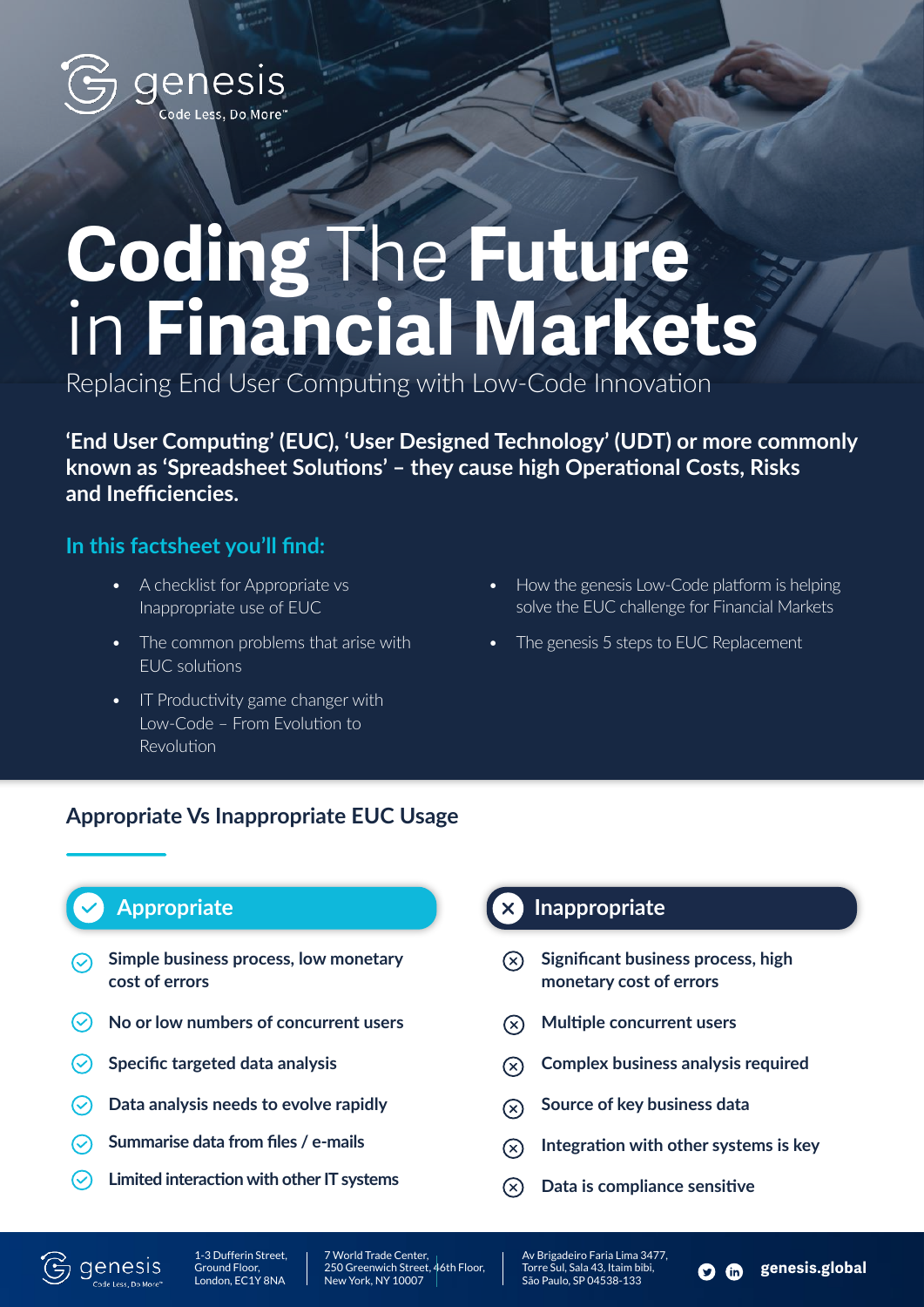## **Common Problems with EUC Solutions**



| <b>Source of Errors</b><br>$($$ losses)              | Validation of data entry is typically poor                                    |
|------------------------------------------------------|-------------------------------------------------------------------------------|
|                                                      | Not always backed up or have recovery                                         |
|                                                      | Can be corrupted and/or cause Excel/VBA to crash                              |
|                                                      |                                                                               |
| <b>Operational</b><br><b>Risks</b>                   | Doesn't have proper user security                                             |
|                                                      | Doesn't control what different users can do                                   |
|                                                      | Not properly documented & subject to change control                           |
|                                                      | Rely on knowledge of specific individuals who may leave/ be off sick          |
|                                                      | Often run on user's PC (not datacentre/cloud)                                 |
|                                                      | May use old versions of software which are then demised in corporate upgrades |
|                                                      | Lack IT security features                                                     |
|                                                      | Make data lineage challenging (or impossible)                                 |
|                                                      |                                                                               |
| <b>Inhibiting</b><br>business growth<br>(inefficent) | Interfaces are most often file based and require manual import/export         |
|                                                      | Have poor user interface design (not intuitive)                               |
|                                                      | Have concurrency problems, don't handle multi-user well                       |
|                                                      | Doesn't perform well enough - slow to use                                     |
|                                                      | Incomplete functionality / automation                                         |

## **IT Productivity Game Changer – Low-Code**

IT Departments have made good progress with agile methodology, automation of development and operations processes and now leverage many new web technologies and integration tools. Larger firms continue to work on internal technology frameworks and standards to improve efficiency and interoperability between applications. Moving to cloud improves agility and reduces costs, but is still 'a work in progress' for many.

These changes are mostly **'evolution not revolution'**. Something that will make a transformative change in IT productivity is needed:





.<br>Code Less, Do More'

1-3 Dufferin Street, Ground Floor, London, EC1Y 8NA

7 World Trade Center, 250 Greenwich Street, 46th Floor, New York, NY 10007

Av Brigadeiro Faria Lima 3477, Torre Sul, Sala 43, Itaim bibi, São Paulo, SP 04538-133